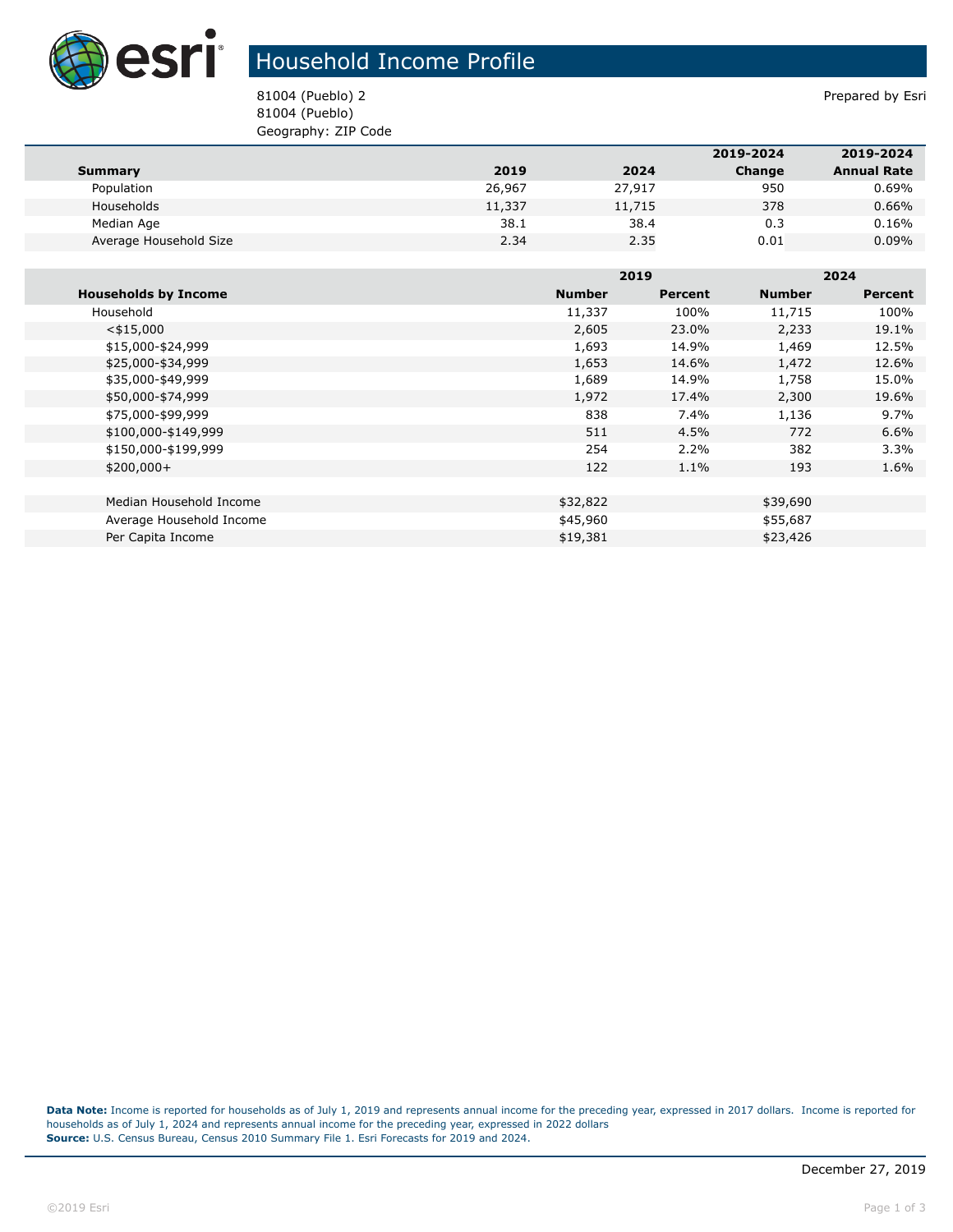

## Household Income Profile

81004 (Pueblo) 2 Prepared by Esri 81004 (Pueblo) Geography: ZIP Code

| 2019 Households by Income and Age of Householder |          |           |           |           |           |          |          |  |
|--------------------------------------------------|----------|-----------|-----------|-----------|-----------|----------|----------|--|
|                                                  | $25$     | $25 - 34$ | $35 - 44$ | $45 - 54$ | $55 - 64$ | 65-74    | $75+$    |  |
| <b>HH Income Base</b>                            | 662      | 1,901     | 1,607     | 1,833     | 2,246     | 1,667    | 1,421    |  |
|                                                  |          |           |           |           |           |          |          |  |
| $<$ \$15,000                                     | 234      | 412       | 285       | 384       | 497       | 385      | 408      |  |
| \$15,000-\$24,999                                | 116      | 196       | 134       | 159       | 279       | 310      | 499      |  |
| \$25,000-\$34,999                                | 99       | 305       | 240       | 245       | 269       | 257      | 238      |  |
| \$35,000-\$49,999                                | 99       | 281       | 245       | 289       | 363       | 302      | 110      |  |
| \$50,000-\$74,999                                | 70       | 392       | 357       | 377       | 475       | 235      | 66       |  |
| \$75,000-\$99,999                                | 23       | 157       | 185       | 160       | 180       | 83       | 50       |  |
| \$100,000-\$149,999                              | 9        | 89        | 100       | 116       | 119       | 58       | 20       |  |
| \$150,000-\$199,999                              | 9        | 48        | 37        | 70        | 36        | 28       | 26       |  |
| $$200,000+$                                      | 3        | 21        | 24        | 33        | 28        | 9        | 4        |  |
|                                                  |          |           |           |           |           |          |          |  |
| Median HH Income                                 | \$22,722 | \$36,474  | \$42,633  | \$40,444  | \$37,409  | \$29,586 | \$19,592 |  |
| Average HH Income                                | \$32,766 | \$48,872  | \$54,362  | \$54,819  | \$48,516  | \$40,419 | \$29,745 |  |
| <b>Percent Distribution</b>                      |          |           |           |           |           |          |          |  |
|                                                  | $25$     | $25 - 34$ | $35 - 44$ | $45 - 54$ | $55 - 64$ | 65-74    | $75+$    |  |
| <b>HH Income Base</b>                            | 100%     | 100%      | 100%      | 100%      | 100%      | 100%     | 100%     |  |
|                                                  |          |           |           |           |           |          |          |  |
| $<$ \$15,000                                     | 35.3%    | 21.7%     | 17.7%     | 20.9%     | 22.1%     | 23.1%    | 28.7%    |  |
| \$15,000-\$24,999                                | 17.5%    | 10.3%     | 8.3%      | 8.7%      | 12.4%     | 18.6%    | 35.1%    |  |
| \$25,000-\$34,999                                | 15.0%    | 16.0%     | 14.9%     | 13.4%     | 12.0%     | 15.4%    | 16.7%    |  |
| \$35,000-\$49,999                                | 15.0%    | 14.8%     | 15.2%     | 15.8%     | 16.2%     | 18.1%    | 7.7%     |  |
| \$50,000-\$74,999                                | 10.6%    | 20.6%     | 22.2%     | 20.6%     | 21.1%     | 14.1%    | 4.6%     |  |
| \$75,000-\$99,999                                | 3.5%     | 8.3%      | 11.5%     | 8.7%      | 8.0%      | 5.0%     | 3.5%     |  |
| \$100,000-\$149,999                              | 1.4%     | 4.7%      | 6.2%      | 6.3%      | 5.3%      | 3.5%     | 1.4%     |  |
| \$150,000-\$199,999                              | 1.4%     | 2.5%      | 2.3%      | 3.8%      | 1.6%      | 1.7%     | 1.8%     |  |
| $$200,000+$                                      | 0.5%     | 1.1%      | 1.5%      | 1.8%      | 1.2%      | 0.5%     | 0.3%     |  |

**Data Note:** Income is reported for households as of July 1, 2019 and represents annual income for the preceding year, expressed in 2017 dollars. Income is reported for households as of July 1, 2024 and represents annual income for the preceding year, expressed in 2022 dollars **Source:** U.S. Census Bureau, Census 2010 Summary File 1. Esri Forecasts for 2019 and 2024.